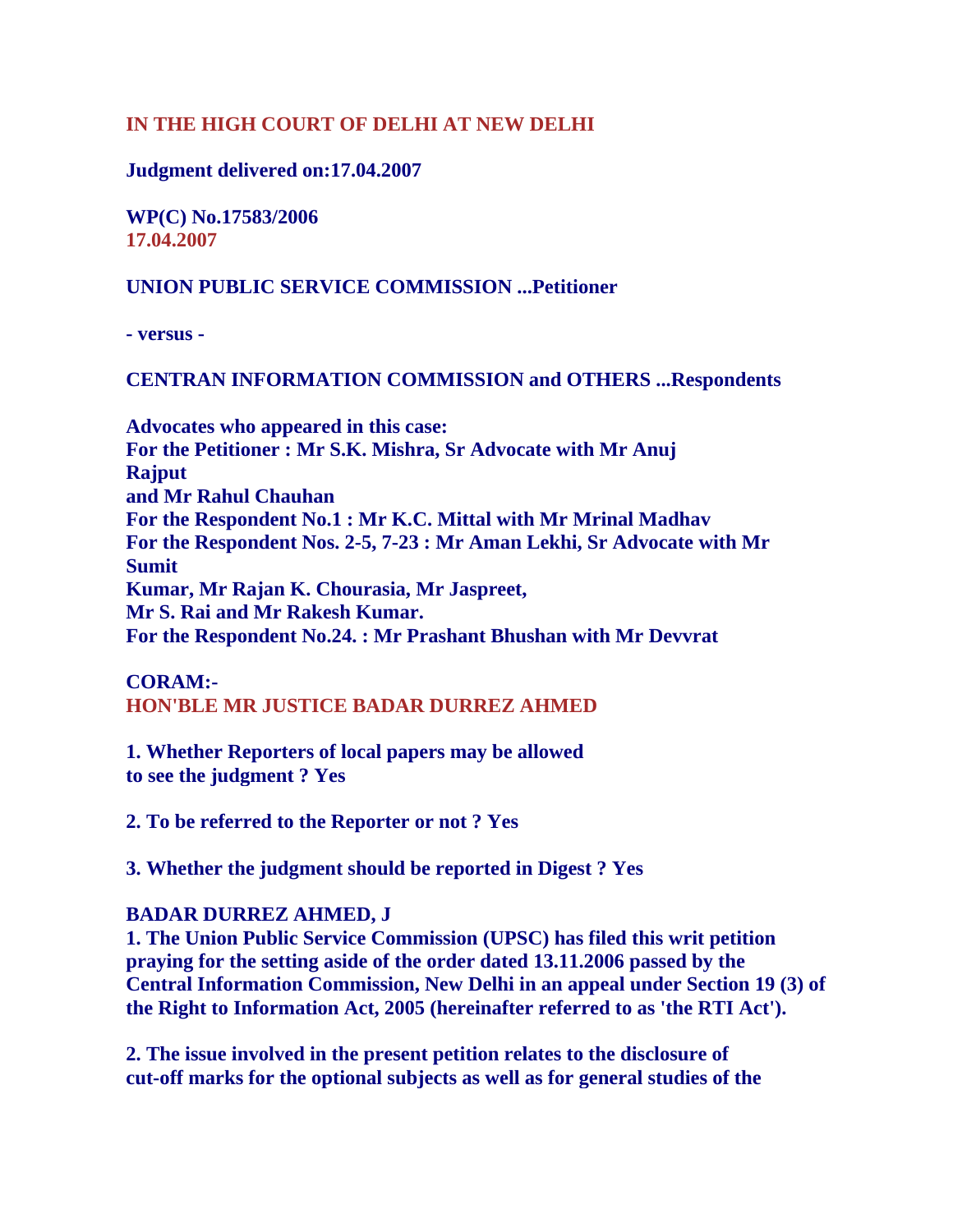**Civil Services (Preliminary Examination), 2006, which was conducted by the UPSC. The disclosure of the separate cut-off marks in respect of each subject in the said examination for the different categories of candidates, namely, General, OBC, SC, ST and Physically Handicapped is also in question. The question of disclosure of the individual marks obtained by each of the candidates as well as the disclosure of the model answers to each series of questions for all the subjects is also in issue. The respondent nos. 2 to 24 are candidates, who had appeared in the Civil Services (Preliminary) Examination, 2006 and had sought this information from the Central Public Information Officer (CPIO) of the UPSC. For this purpose, applications were made sometime in August, 2006. These applications were disposed of by separate orders by the CPIO. One such order dated 07.09.2006 has been placed in the paper book as Annexure-B to the petition. Rejecting the applications for information, the CPIO gave, inter alia, the following reasons:-** 

**?1) The information sought was in the nature of crucial secrets and constituted intellectual property of the UPSC within the meaning of Section 8 (1) (d) of the RTI Act;** 

**2) There was no public interest in requiring the disclosure of such information;** 

**3) The disclosure of the information would undermine the integrity, strength and efficacy and competitive public examination system conducted by the UPSC;** 

**4) The preliminary examination for the Civil Services was only a screening test and it had been specifically notified that no mark sheets would be supplied to candidates and that no correspondence would be entertained by the Commission in this regard.?** 

**3. Being aggrieved by the rejection of their applications and consequent non-disclosure of the information sought by them, the respondents 2 to 24 filed two separate appeals on 03.10.2006 and 06.10.2006 before the appellate authority of the UPSC under Section 19 (1) of the RTI Act. Apparently, some of the candidates alongwith others had also filed complaints before the Central Information Commission under Section 18 (1) (b) of the RTI Act. When these applications were being considered by the Central Information Commission, upon learning that the two appeals were pending before the appellate authority of the UPSC, the Central Information Commission directed that the said two appeals be disposed of within a week. Consequent thereupon, the appeals were disposed of by the appellate authority of the UPSC on 20.10.2006 upholding the refusal by the CPIO.**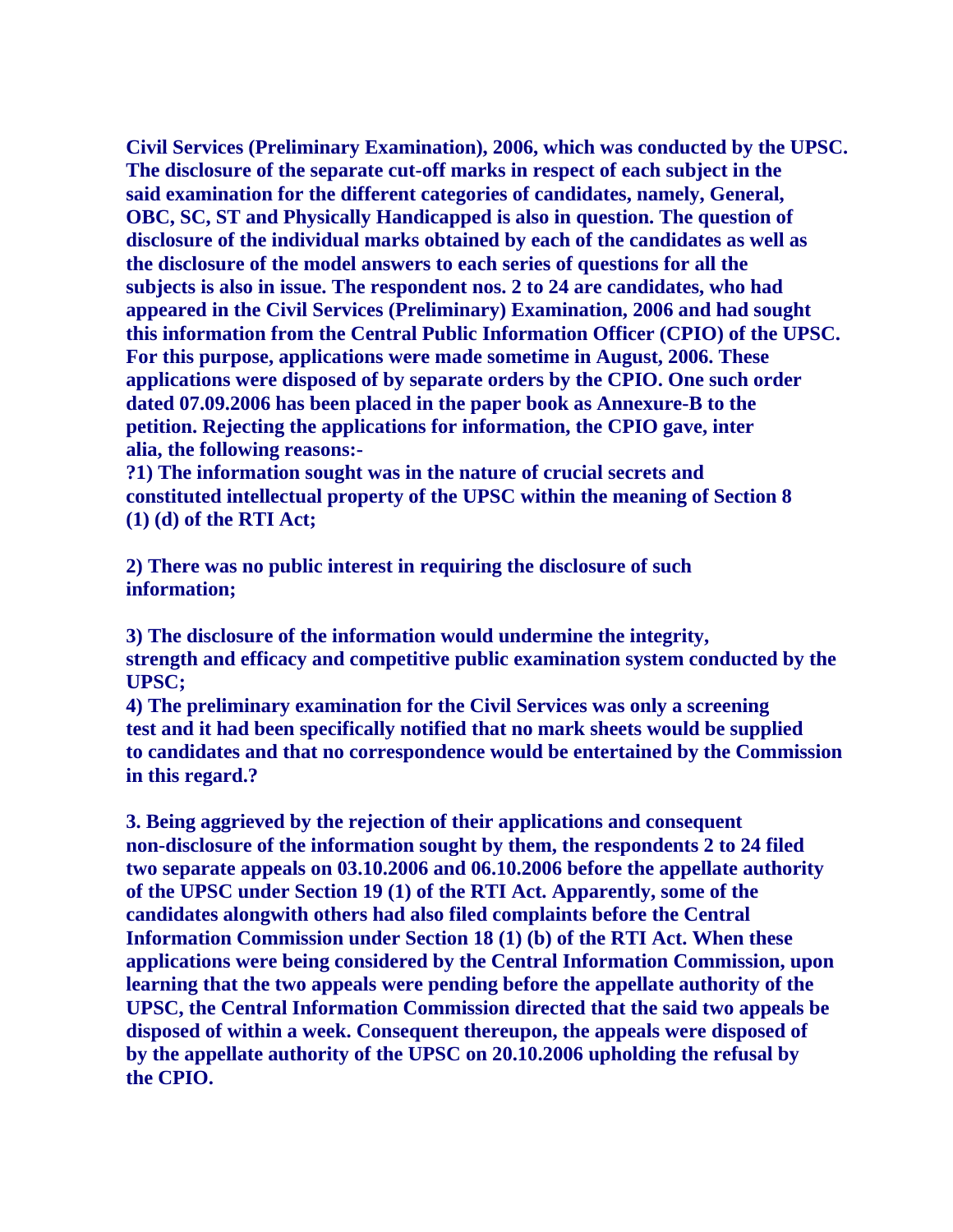**4. In the order dated 20.10.2006, the appellate authority referred to paragraph 2 Section I, Appendix 1 of the Rules for Civil Services Examination, 2006 as notified by the Department of Personnel and Training on 03.12.2005 to indicate the nature of the examination. The said reference made it clear that the preliminary examination consisted of two papers of Objective Type (Multiple Choice Questions) and would carry a maximum of 450 marks in the subjects specified in Section (A) of Section II of the said Rules for Civil Services Examination, 2006. It was also specified that the examination was meant to serve as a screening test only and that the marks obtained in the Preliminary Examination by the candidates, who are declared qualified for admission to the Main Examination, would not be counted for determining the final order of merit. It was also indicated that the number of candidates admitted to the Main Examination would be about 12 to 13 times the total approximate number of vacancies to be filled in the year in the various services and posts.** 

**5. In the order dated 20.10.2006, it was categorically stated in paragraph 9.3 as under:-** 

**?9.3 In the Civil Services Examination, no subject-wise cut offs are fixed by the Commission as such. Therefore, the information as requested by the applicant is non-existent and cannot be made available.?** 

**It was noted in the said order that the UPSC shortlisted 7766 candidates, strictly in order of merit, as laid down under the rules, as against 632 vacancies reported by various participating Ministries for the Civil Services Examination, 2006. It was again mentioned that ?No fixed cut-off percentage have been laid down under the rules as such?. Accordingly, the appellate authority held that the information with regard to cut-off marks cannot be made available to the applicants.** 

**6. In the order dated 20.10.2006, the appellate authority also noted that the process of evenly evaluating the performance of candidates across different subjects has been developed and designed by the UPSC. It was observed that the disclosure of the individual scores alongwith the keys of question papers would result in the derailment of the entire structure and process of Civil Services Examination and that the sharing of the complex intricacies on evaluation of performance in various optional subjects would seriously endanger the process of secrecy and confidentiality of the said examination.** 

**7. It was observed that unpredictability of the methodology of testing was an inherent feature of any system of testing in a competitive examination and that in case the details of selection keys, cut-offs, individual marks and the**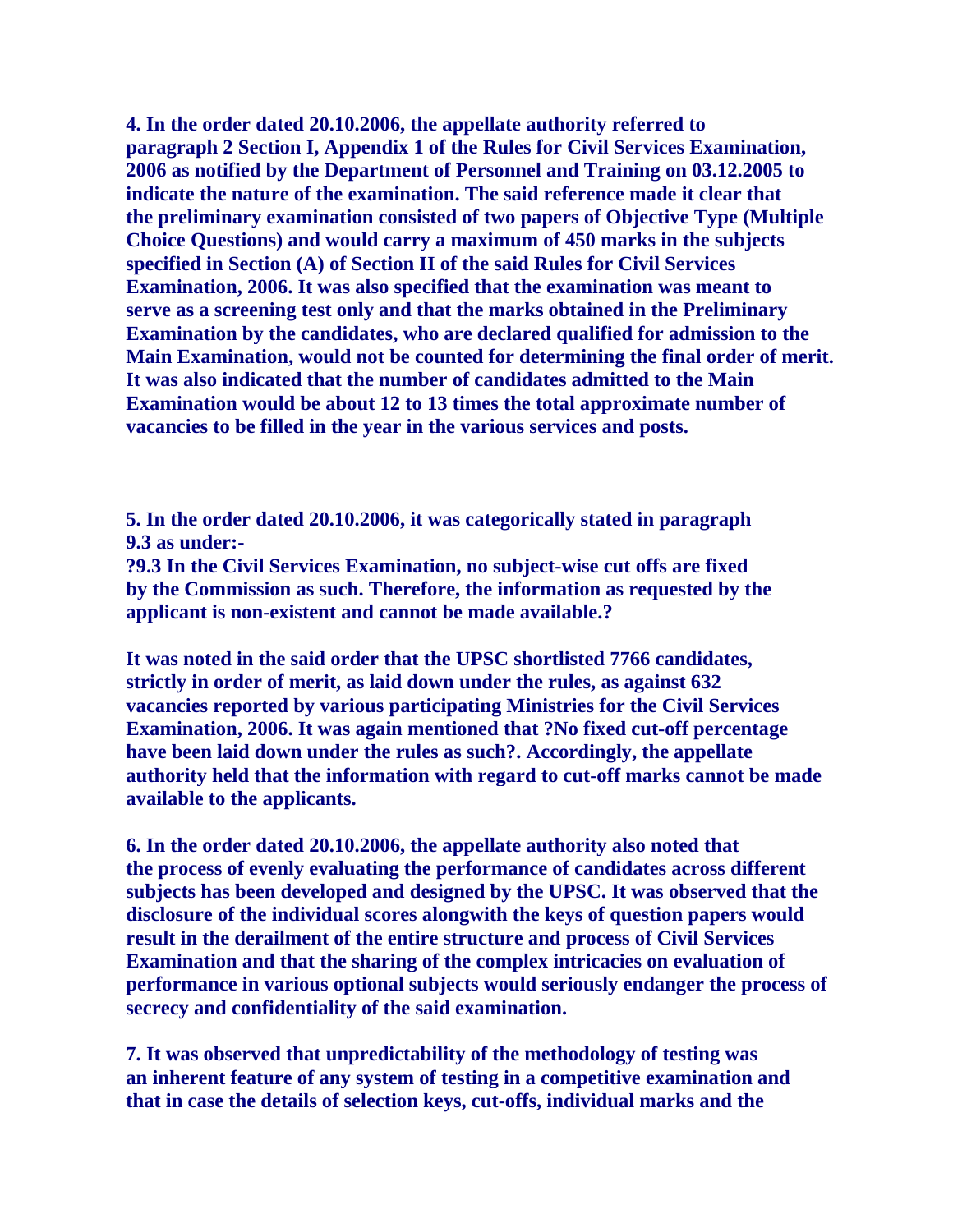**methodology of scaling were publicly disclosed / shared, ?with the prospective candidates?, the examination itself would loose its most unique feature of unpredictability and competitiveness. The appellate authority also held that the non-disclosure of information desired was also covered under the provisions of Section 8 (1) (d) of the RTI Act. With these observations, the appellate authority rejected the appeals and upheld the orders of the CPIO which amounted to non-disclosure of the information to the respondents 2 to 24. Thereafter, the matter reached the Central Information Commission by way of second appeal under Section 19 (3) of the RTI Act.** 

**8. The said appeals were disposed of by the Full Bench of the Central Information Commission by an order dated 13.11.2006 whereby the following directions were made:-** 

**?i) the UPSC shall, within two weeks from the date of this order, disclose the marks assigned to each of the applicants for the Civil Services Preliminary Examination 2006 in General Studies and in Optional Papers; and ii) The UPSC, within two weeks from the date of this order, shall also disclose the cut-off marks fixed in respect of the General Studies paper and in respect of each of the Optional Papers and if no such cut-off marks are there, it shall disclose the subject-wise marks assigned to short-listed candidates; and** 

**iii) The UPSC shall examine and consider under Section 8 (1) (d) of the RTI Act the disclosure of the scaling system as it involves larger public interst in providing a level playing field for all aspirants and shall place the matter before the Competent Authority within one month from the date of this order. This will also cover the issue of disclosure of model answers, which we recommend should in any case be made public from time to time. In doing so, it shall duly take into account the provisions of Section 9 of the RTI Act.?** 

**9. Before the Central Information Commission, various points were taken by the respondents 2 to 24 in support of their appeals. They were, inter alia,** 

**that the finding that UPSC does not have any cut-offs is wrong; that the UPSC cannot withhold information under Section 8(1) (d) and 8 (2) of the RTI Act; that disclosure of the information sought would not derail the system; since marks of the Main Examination are published, there could be no objection to the marks of the Preliminary Examination being disclosed; the information available with the UPSC was not the intellectual property of the UPSC as UPSC was not involved in any form of commerce or trade. On behalf of the UPSC, it was contended before the Central Information Commission that there was no ?preprescribed cut-off?; the scaling methodology developed by the UPSC constituted intellectual property under Section 8(1) (d) of the RTI Act; even if it did not**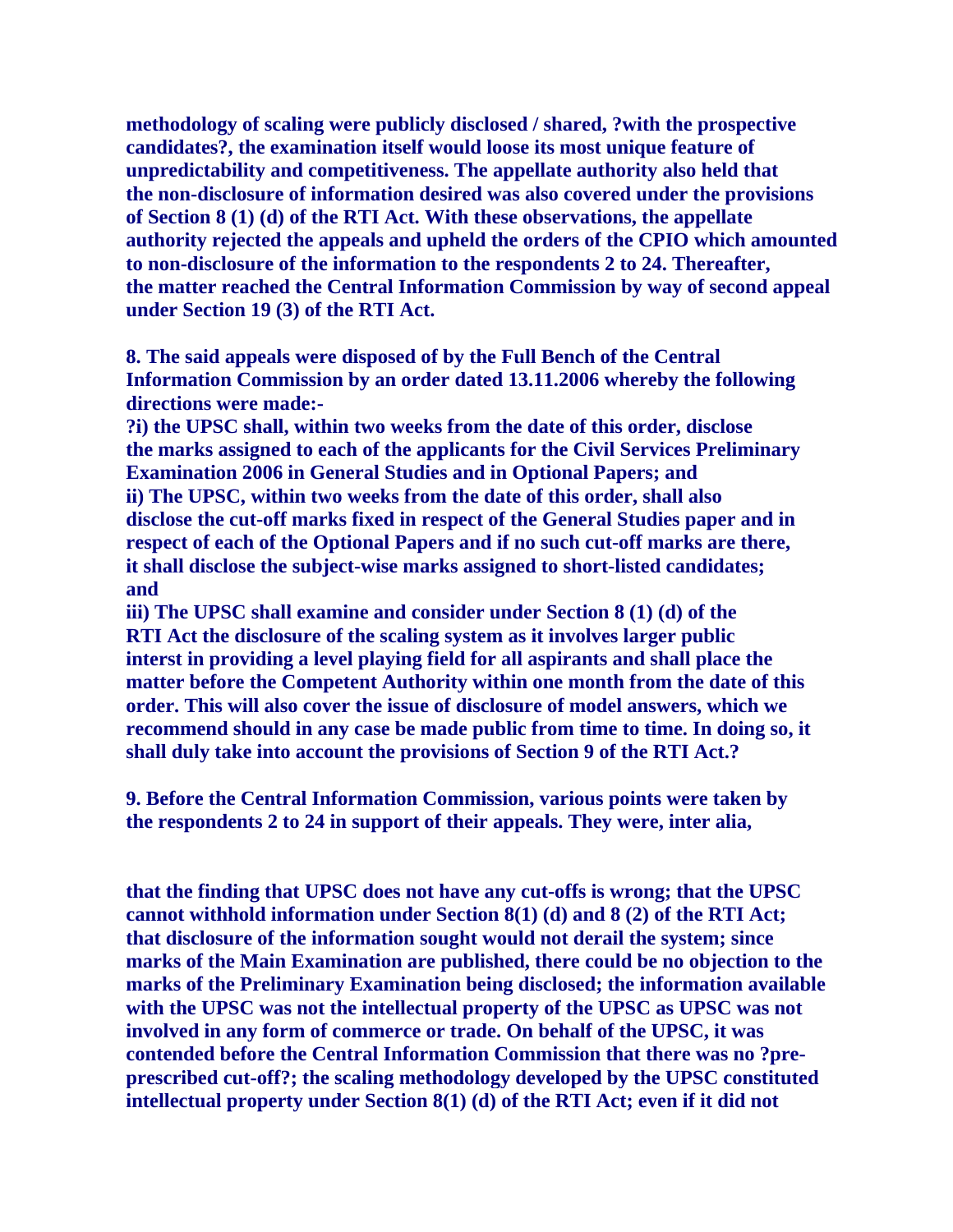**constitute intellectual property, disclosure of the scaling method was protected under Section 8(1) (d) of the RTI Act as it would adversely affect the competitive position of third parties; the statistical aspects, such as individual marks, cut-off, keys, etc. are vital parts of the methodology and that disclosure of individual marks of thousands of candidates would be time consuming and would make it difficult for the UPSC to conduct examinations on schedule.** 

**10. The Central Information Commission in making the directions, indicated above, observed that UPSC is not an organisation that had been kept out of the reach of the RTI Act and that the onus lies on the CPIO to demonstrate as to why the information sought ought not to be disclosed. It also observed that the UPSC failed to explain how the individual marks themselves could constitute intellectual property of the UPSC. It was also of the view that there was no reason as to how the assigned marks or scaled marks obtained after applying the scaling methodology (whatever it might be) could be part of the intellectual property of the UPSC. A similar logic was applicable in respect of cut-off marks. With regard to the design of the question papers and the model answers in respect of each such question paper, the Central Information Commission came to the conclusion that the UPSC had the copyright in the same and that, therefore, was part of the intellectual property of the UPSC contemplated under Section 8(1) (d) of the RTI Act. Consequently, the UPSC was under no obligation to disclose such material, unless the larger public interest warranted the disclosure of such information. It is on the basis of this reasoning that the Central Information Commission made the directions referred to above.** 

**11. Mr Sudarshan Mishra, the learned senior counsel appearing on behalf of the UPSC, explained that the Civil Services Examination comprises of two parts; the Preliminary Examination and the Main Examination which is followed by an interview. The present writ petition pertains to the Preliminary Examination. This examination is in the nature of a screening test in order to select about 12-13 times the number of vacancies in order of merit. The preliminary Examination, as already noted above, comprises of two papers, one being general studies which is compulsory for all candidates and another optional paper from out of the 23 subjects which are offered. He submitted that since the optional paper is not common to all the candidates and it depends upon the option taken by the candidates, a methodology had to be developed to make the marks obtained in these different subjects comparable across candidates. Through this methodology, scaling of marks is done so as to make the marks obtained in different subjects by different candidates comparable with each other. He submitted that scientific formulae are used for scaling of marks. These scientific formulae have been further adapted and modified by experts by using certain computer sub-routines to suit the needs and requirements of the UPSC for**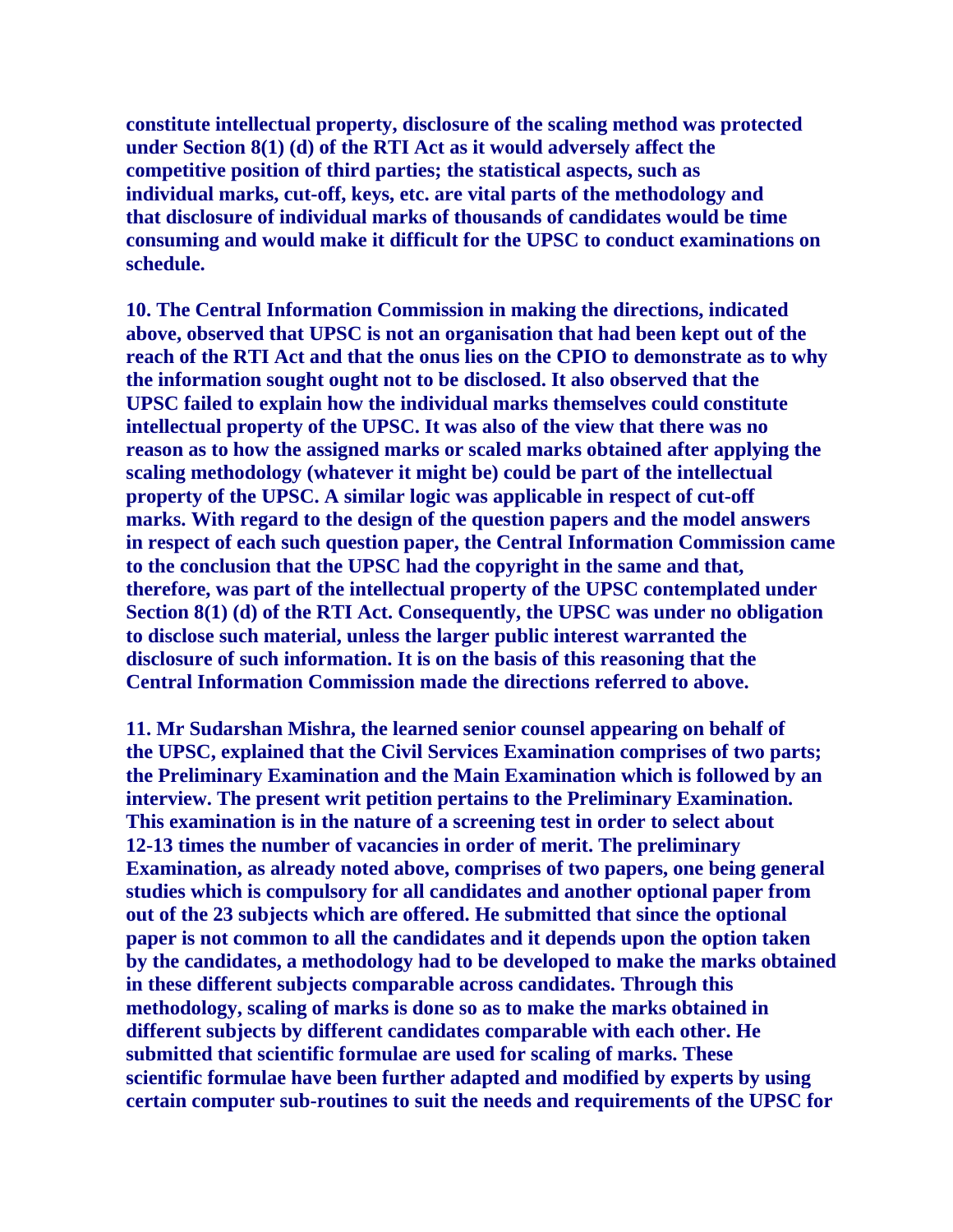**the said Preliminary Examination. He further submitted that insofar as the marks for general studies are concerned, no scaling is applied to them as the paper is common to all the candidates. He submitted that prior to the examination, no cut-offs can be prescribed and the cut-offs that are implemented** 

**are only post-examination. He also submitted that the marks obtained in the preliminary examination are not at all counted in the Main Examination. The Preliminary Examination is merely in the nature of a screening test or a qualifying examination.** 

**12. He submitted that revealing the cut-off marks as well as the individual marks and the keys to the question papers would enable unscrupulous persons to reverse engineer and arrive at the scaling system which is kept secret by the UPSC. If the scaling system adopted by the UPSC is disclosed or known to the public, then, according to Mr Mishra, the entire system could be undermined and would defeat the very purpose of selecting the best for the Civil Services.** 

**13. Mr Mishra submitted that the UPSC is a Constitutional body created under Article 320 of the Constitution of India and that it is required, inter alia, to be consulted on all matters relating to methods of recruitment to the Civil Services and Civil Posts. Tracing the history of the Civil Services Examinations, Mr Mishra submitted that between 1947 and 1950, a combined competitive examination was held each year for recruitment to the Indian Administrative Service (IAS), the Indian Foreign Service (IFS), the Indian Police Service (IPS) and non-technical Central Civil Services. At that point of time, there were three compulsory papers; General English, Essay and General Knowledge of 150 marks each. The IAS, IFS and Central Civil Service Examination had three optional subjects, while the IPS had only two. From 1951, two additional optional subjects of the Masters Degree standard were prescribed for the IAS and the IFS. A major review of the examination system was carried out by the Kothari Committee in 1974-77. Thereafter, a Common Unified Examination for the All India and Central Services Class-I was introduced. The examination was split-up into a Preliminary Examination and the Main Examination. The Preliminary Examination had two Objective Type Papers (General Studies of 150 marks and an Optional Subject of 300 marks). The preliminary examination was a screening test for the Civil Services (Main) Examination. This was followed by Main Examination having several papers and thereafter an interview. In 1988-89, the Satish Chandra Committee conducted a review of the Civil Services Examination and consequent thereupon, there were some changes made to the Main Examination and the interview test. He reiterated that a scaling methodology based on appropriate statistical principles is being followed by the Commission.**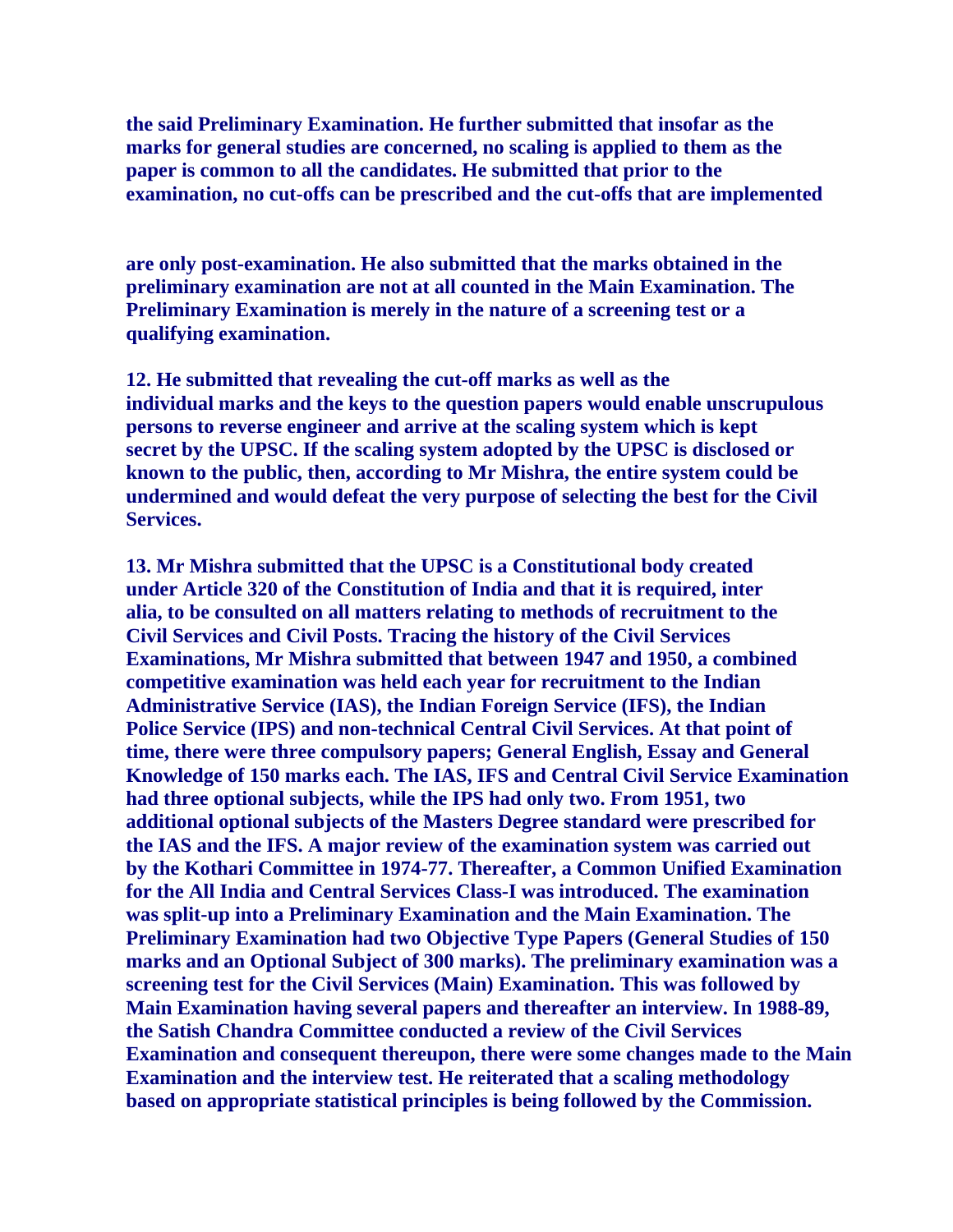**He submitted that the scaling methodology has been developed by the UPSC with the association of renowned experts in the field alongwith application software and this was a part of the recommendation of the Kothari Committee. He also reiterated that there are no ?pre-prescribed? cut-off marks. Every year, there is likelihood of different cut-offs. He submitted that disclosure of information in the nature of actual marks obtained by each candidate would compromise the integrity and efficacy of the examination system. It can also lead to the deciphering of the scaling system used by the UPSC, which, according to him, constituted intellectual property envisaged under Section 8(1) (d) of the RTI Act. An argument advanced by Mr Mishra for non-disclosure was that further disclosure would enable short-cut techniques by coaching institutes which would reduce the examination process to the level of mere strategizing rather than being a test of substantive knowledge. According to him, this would lead to distortion and would skew any fair application of the UPSC's process. Consequently, the chances of genuinely meritorious candidates, who happen to be third parties in this context, and who have required thorough and deep understanding of the subjects, would be undermined. Therefore, according to Mr Mishra, the larger public interest does not warrant disclosure of such information.** 

**14. Mr Aman Lekhi, the learned senior counsel who appeared on behalf of the respondents 2 to 5 and 7 to 23, submitted that there is no question of the disclosure leading to any undermining of the system. He submitted that the final examination and the interview are yet to be conducted. With regard to the confidentiality argument, he submitted that such an argument had already been rejected by the Gujarat High Court in the case of Kamlesh Haribhai Goradia v. Union of India and Another: 1987 (1) Guj LR 157. He submitted that this decision has been approved by the Supreme Court in UP Public Service Commission v. Subhash Chandra Dixit and Others: 2003 (12) SCC 701 in paragraph 28 thereof. Mr Lekhi submitted that, in any event, the scaling system has already been disclosed before the Gujarat High Court and the Supreme Court. He also submitted that the disclosure of information would lead to a better system and in this context, he submitted that it would be in general public interest that a public authority should throw open the process of public scrutiny which would result in evolving a better system. He drew support from the impugned decision wherein the Central Information Commission observed as under:- ?34. The Commission has carefully considered the aspects of public interest involved in the matter. It has also considered the submissions made by the UPSC and also by the appellants. There is no doubt that the issues involve paramount public interest of selecting the best available brains for manning the Civil Services. Equally important is the need to have a transparent system**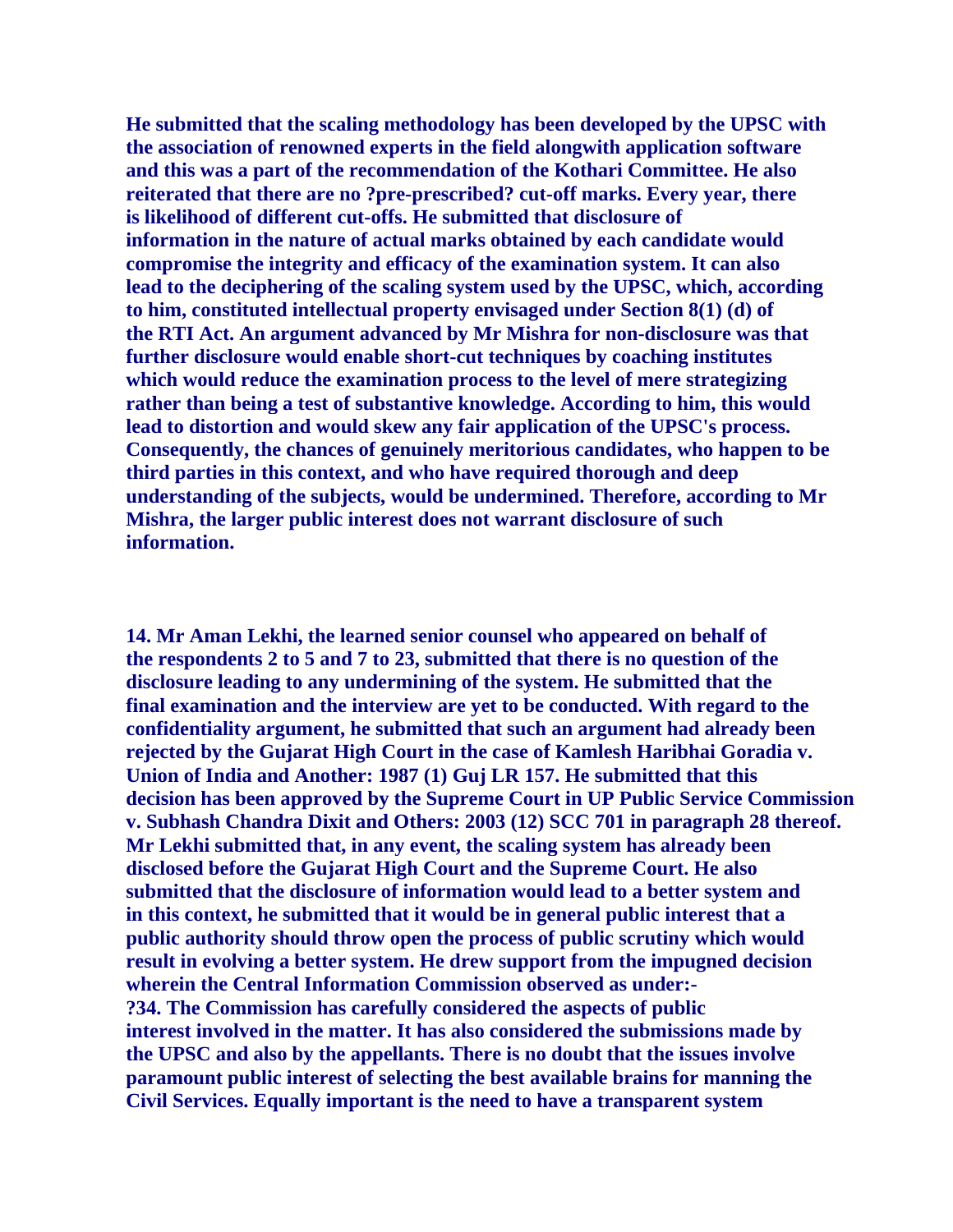**known to each of the aspirants. Contrary to what the UPSC has claimed, this is the only sure means of ensuring a level playing field. A public authority should not be as possessive of its copyright as an ordinary owner who wants to keep his property to his chest. Throwing the process open for public scrutiny might probably result in evolving a system better than what has hitherto been followed by the UPSC. In this context, it is pertinent to refer to the provisions of Section 9 of the RTI Act that reads as under:** 

**'Without prejudice to the provisions of Section 8, a Central Public Information Officer or a State Public Information Officer, as the case may be, may reject a request for information where such a request for providing access would involve an infringement of copyright subsisting in a person other than the State.'** 

**Thus, a CPIO is empowered to reject a request for information where such a request for providing access to information would involve an infringement of copyright subsisting in a person. The power of the CPIO does not extend to rejecting such a request if the infringement of copyright involved is belonging to the State. Even Section 8(1) (d) also mandates the competent authority to order disclosure of information, if it is satisfied that larger public interest so warrants.?** 

**15. Mr Lekhi also made references to a U.K. White Paper and Wade on Administrative Law and Dias on Jurisprudence.** 

**16. Mr Prashant Bhushan, the learned counsel who appeared for the respondent No.24 also submitted that the scaling system already stood disclosed before the Supreme Court. He referred to the counter-affidavit filed by the UPSC in the case of UP Public Service Commission v. Subhash Chandra Dixit (supra) in SLP (c) 23723/2002. In paragraph 3 of the said counter-affidavit, the UPSC has stated that the scaling system being followed by the Uttar Pradesh PSC (UP PSC) is different from that of the UPSC. It was noted that while the UP PSC was following a linear method (also known as the standard deviation method) for its examinations, the UPSC's scaling method was based on the Normalized Equi-Percentile (NEP) method for the optional objective type papers in the Preliminary Examination. Annexure-II to the said counter-affidavit spelt out** 

**the scaling methods. The Normalised Equi-Percentile method used by the UPSC has been explained as under:-** 

**?Normalized-equi percentile method** 

**This method is based on the assumption of comparability among candidates taking various optional subjects. It is fair to assume that the mental ability (and**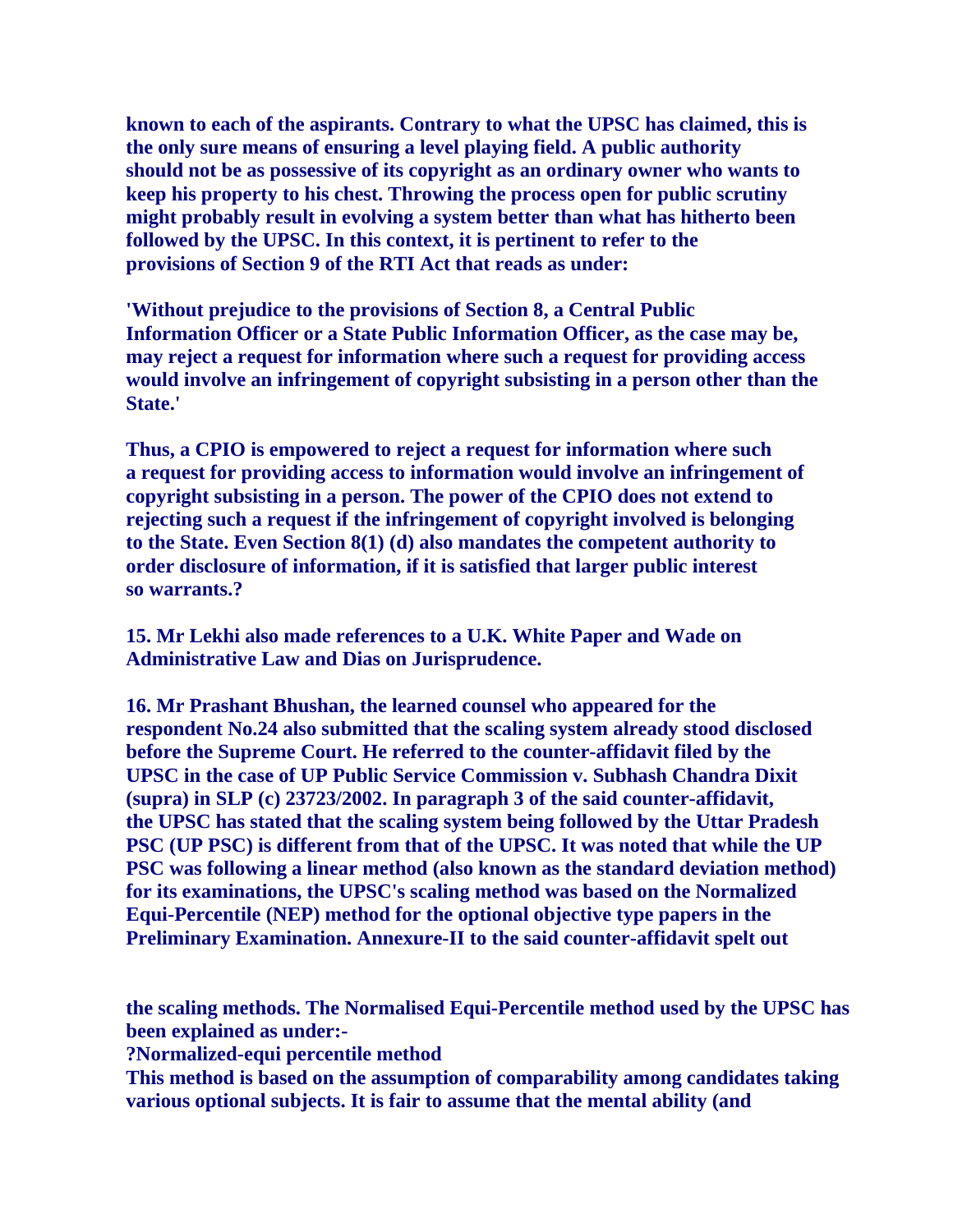**consequent performance) of candidates in all optional subjects are about the same at very score range. We can assume that top 5% of say History candidates are comparable in ability to the top 5% of say Geography candidates. This assumption can be extended to other score range such as 10%, 15%, 20% etc. Thus, it is possible to statistically adjust the scores in various subjects. Further since the number of candidates for each subject is large (over 1000) it is reasonable to assume that the scaled marks should lie on a normal curve. For the normal distribution curve of each optional subject, mean of 150 and standard deviation of 30 (for a paper with maximum marks of 300) have been taken. The scaled marks are computed using the standard Statistical Tables-Areas under the standard normal curve-Annexure II (Colly).?** 

**The same Annexure-II (Colly) also contains the statistical tables-areas under the standard normal curve as given in Schuam's Outline Series, Theory and Problems of Statistics SI(metric) edition. Various other works are also referred to in the said Annexure-II to the said counter-affidavit and they include:-** 

**i) ?Research on Examinations in India? issued by the NCERT;** 

**ii) ?Scaling Techniques, what, why and how? issued by the Association of Indian Universities;** 

**iii) ?A note on the importance of scaling UPSC Examinations by Standardized Methods? by A. Edwin Harper, Jr., June / Sept., 1978.** 

**17. In view of the contents of the said counter-affidavit and its annexure, Mr Prashant Bhushan submitted that the scaling methods were well-known and, therefore, the argument that the disclosure of the cut-offs and actual marks would result in the revealing of the scaling method is a meaningless argument. Secondly, he submitted that the scaling method would, in any event, be known to everybody and, therefore, the argument that one group would misuse and undermine the system is untenable. He referred to the decision of the Supreme Court in the case of Sanjay Singh and Another v. UP Public Service Commission, Allahabad and Another: 2007 (2) JT 534 which was with regard to the scaling methodology employed for judicial services examination. Mr Bhushan referred to this decision to indicate that the examination system and scaling methodology employed must be under constant review so as to endeavour to evolve a better and more fool-proof system.** 

**18. Mr Mittal, the learned counsel, who appeared on behalf of the respondent No.1 submitted that there was no question of this writ petition being maintainable. He submitted that, in any event, the third direction given by the Central Information Commission itself made it clear that it was left to the UPSC to examine as to whether the disclosure of the scaling method and the keys to the question papers would be in public interest or not. Before that could be**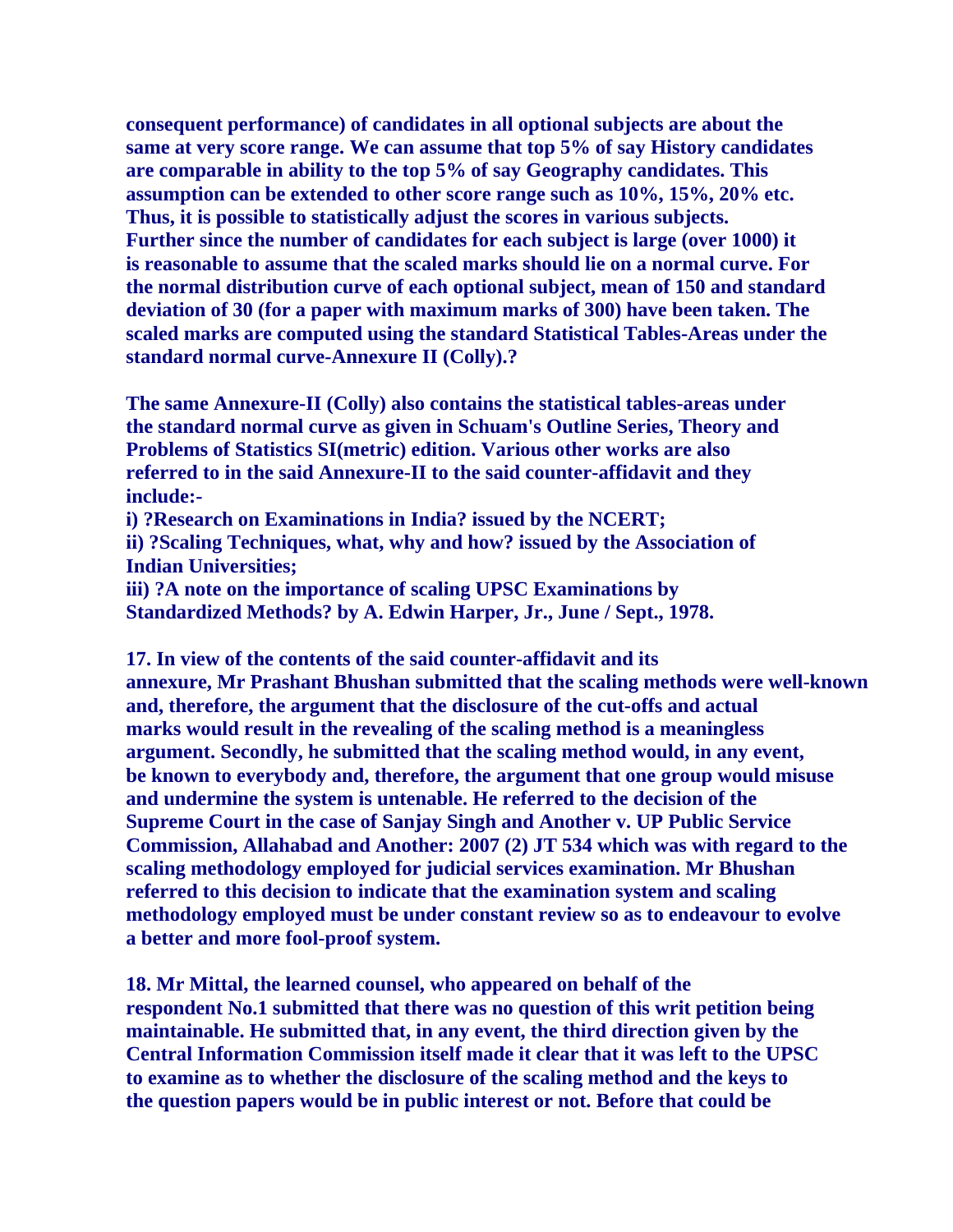**done, the petitioner has rushed to this court and filed the writ petition.** 

**19. Since arguments were advanced at length on the question of the scaling method being secret and its public disclosure leading to undermining of the examination system, the UPSC was directed by this court on 20.03.2007 to file a note prepared by an expert to indicate as to how the disclosure of the marks assigned would undermine the scaling system. The note was required to be filed in a sealed cover. That has been done.** 

**20. I have examined the contents of the material placed on behalf of the UPSC in the sealed cover. I shall refer to that shortly. Before doing that, it would be necessary to recount that the scheme of the Civil Services (Preliminary) Examination indicates that it comprises of two objective papers. A paper in General Studies, which is common to all the candidates, carries 150 marks. A Second paper out of 23 optional papers carries 300 marks. Both the common papers (General Studies) and the optional paper are objective type papers and are machine-evaluated by optical mark readers and computers. It is also clear that the Civil Services (Preliminary) Examination is only a screening test and carries no weightage towards the final merit order which is determined solely by the marks obtained by the candidates in the Civil Services (Main) Examination and the interview. There are no ?pre-prescribed?1 cut-off marks to shortlist the candidates in the Civil Services (Preliminary) Examination. The cut-off marks are fixed on the basis of the marks obtained by the candidates in the said examination so as to clear 12-13 times the number of vacancies in a particular year.** 

**21. It is also clear that upon the recommendations of the Kothari Committee, a scaling methodology was employed since 1979 for the Civil Services (Preliminary) Examination. The scaling methodology is employed only with respect to the optional paper so as to provide a fair and level-playing field for the candidates of all the optional papers which include papers from Humanities, Social Science, Life Science, Physical Science, Engineering, Medical Science, etc. The marks obtained by the candidates in the optional papers are, according to the UPSC, subjected to scaling using computer sub-routines without any manual intervention so as to ensure that the acceptability of the scaled marks is 100 % accurate. As revealed in the counter-affidavit filed before the Supreme Court, referred to above, the scaling method utilized by the UPSC is the Normalized Equi-Percentile Method with, perhaps, some customization. The scaled marks obtained in the optional paper is added to the marks (raw) obtained in the General Studies paper. If the total is below the cut-off, the candidate fails the screening test. If the total is equal to or above the cut-off, he is**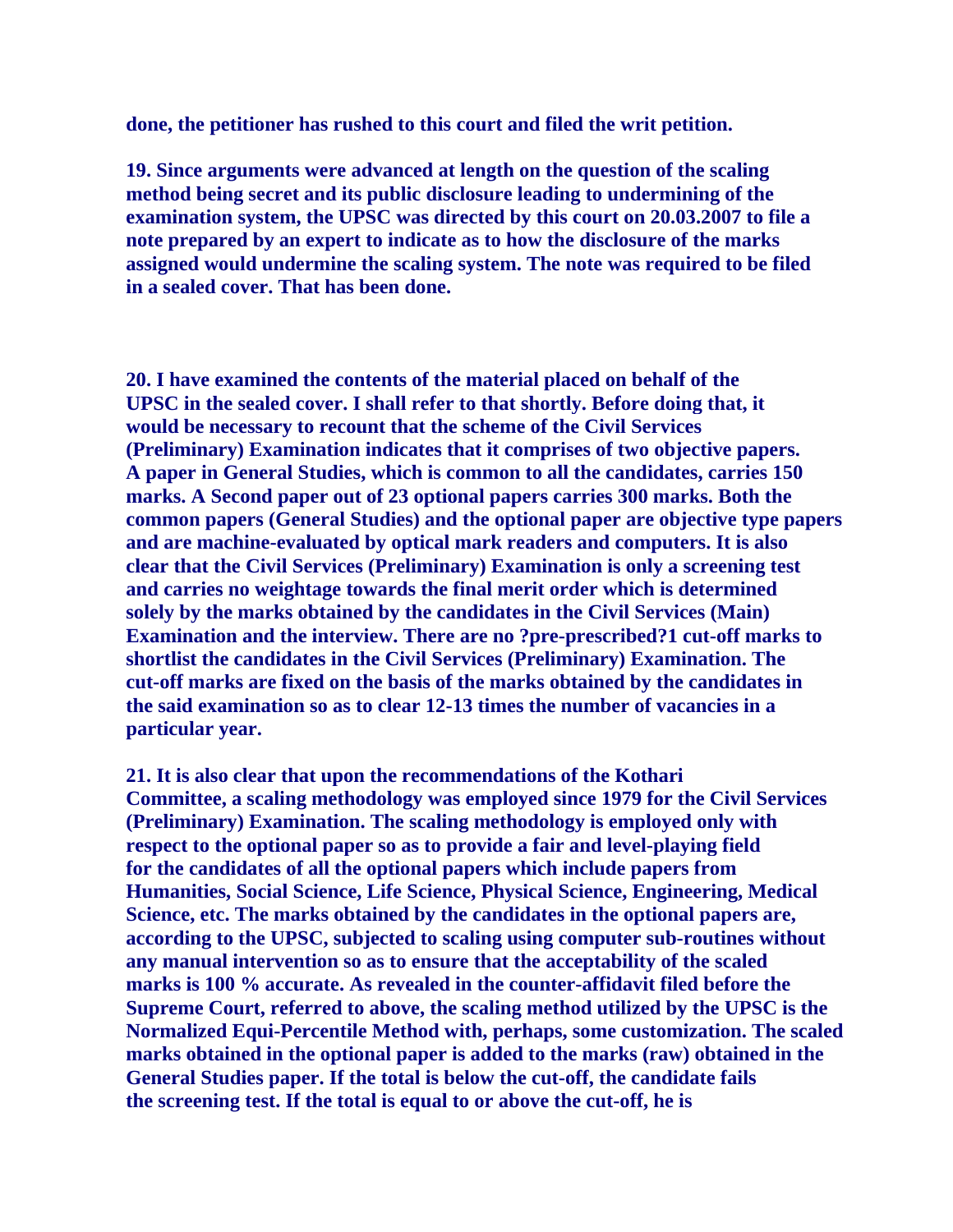**selected for the Main Examination. An example would illustrate. Let us assume that 'A' is a candidate and he obtained 100 marks in General Studies and scaled marks of 200 in optional paper. So, his total would be 300 (100+200). If the cut-off mark is more than 300, then he would fail. Otherwise, he would be selected for the Main Examination.** 

**22. The argument advanced on behalf of the UPSC is that if the cut-off mark and the individual marks obtained by the candidates are revealed, then the scaling methodology would become known to the public at large and that would undermine the entire examination system. I have examined the contents of the sealed cover which comprises of two parts: Part-A and Part-B. Part-A purports to be a brief description of the scheme of the Civil Services (Preliminary) Examination and the scaling methodology employed by the UPSC. Part-B is a note on as to how the disclosure of the information sought by the respondents shall undermine the examination system of the UPSC. On an examination of both Part-A and Part-B of the contents of the sealed cover, I am of the view that the scaling methodology indicated therein is already known to the public because of the disclosure of the UPSC itself in the counter-affidavit filed before the Supreme Court as aforesaid. There is nothing new that is mentioned in the contents of the sealed cover with regard to the methodology which is not mentioned in the said counter-affidavit filed before the Supreme Court. It was argued in court, without going into the specifics of any data, that if the information sought is revealed, then a possible fall out would be that a large number of dummy candidates would be pressed into service by some unscrupulous coaching institutes which would result in the alteration of the scaled marks of** 

**certain specific papers and thereby deprive meritorious students in other papers from qualifying as the presence of dummy candidates would influence the cut-off mark. I am unable to agree with this submission made on behalf of the UPSC. The scaled marks, employing the methodology revealed by the UPSC before the Supreme Court, is clearly dependent upon the number of candidates. This is inherent in the formula employed itself. However, what the UPSC seems to ignore is that the cut-off mark itself would change. The scaling methodology adopted by them, which seeks at normalizing the distribution curve, would take care of the abnormalities (skewness) caused by the dummy candidates, if any.** 

**23. It is important to note that prior to the examination, the cut-off mark would not be known. Nor would it be known to any of the coaching institutes as to how many candidates are going to appear in each of the optional papers. Apart from this, it would also not be known to anybody as to what the performance of any candidate would be in each of the papers. It is, therefore, unfathomable that the coaching institutes would be able to undermine the system**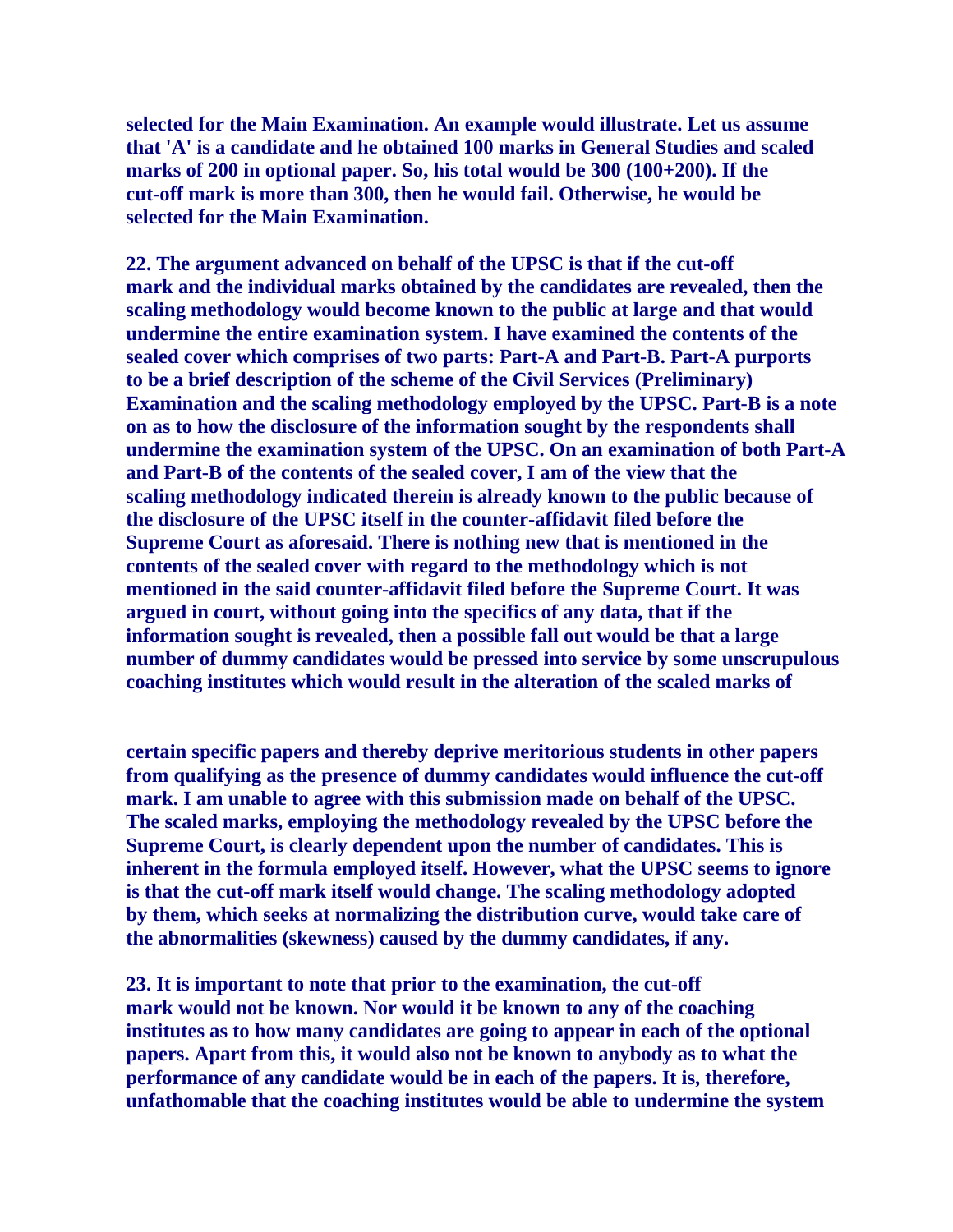**of examination by disclosure of the cut-off mark of the previous year and the actual marks of the candidates of the previous year when the marks obtained in any year by different candidates is independent of the marks obtained by candidates in any other year. The examination for each year is entirely independent of the examinations of the other years. So, the data of one year would have no bearing on the data for the next year. The question papers would be different; the candidates would be different; the composition of the number of candidates taking each of the optional papers would be different. The cutoff mark would not be known prior to the examination and, therefore, revealing the data sought by the respondents 2 to 24 in the present case would, in my view, have no bearing on the sanctity of the examination system.** 

**24. What the respondents 2 to 24 have sought is information with regard to an event which has already taken place. Apparently, these persons have already failed to qualify in the screening test. In other words, they have not made the cut-off. The events of determination of the cut-off mark and of screening are already over. These marks, which have been obtained by the candidates who appeared in the Civil Services (Preliminary) Examinations, are not to be counted for the final selection which would be based entirely on the Main Examination and the interview to follow. Therefore, I see no harm in the disclosure of the marks, as directed by the Central Information Commission.** 

**25. As regards the disclosure of the scaling system, nothing further needs to be done as, in my view, the same already stands disclosed by the UPSC in the affidavit filed by them before the Supreme Court.** 

**26. With respect to the disclosure of the model answers to the questions, I am of the view that though the UPSC may have some rights over them, the disclosure would be in larger public interest. Candidates have the right to know where they went wrong. One sure way of informing them in this regard is by disclosing the model answers.** 

**27. As regards the stand taken by the UPSC of taking cover under Section 8 (1) (d) of the RTI Act, I feel that that is wholly inappropriate. First of all, the information that is sought by the respondents 2 to 24 does not fall within the expression of ?intellectual property?. The data collected by the UPSC is of an event which has already taken place and its disclosure would have no bearing whatsoever on the next years examination. Therefore, even if it is assumed that it is ?information? within the meaning of Section 8 (1) (d) of the RTI Act, its disclosure would not harm the competitive position of any third party. In any event, the UPSC being a public body is required to act and conduct itself in a**